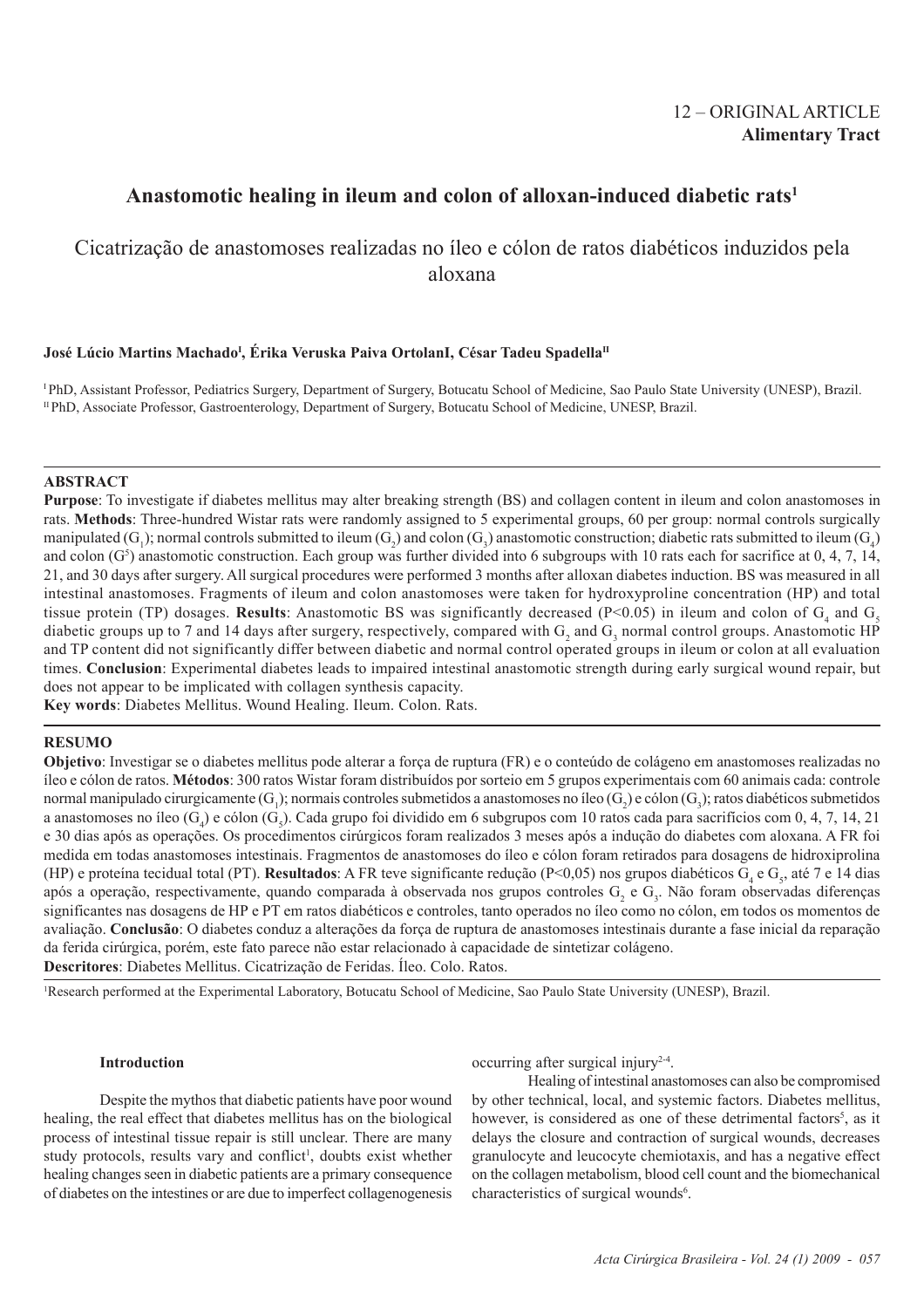There are few long-term studies showing how diabetes does affect this process. A previous study performed in our laboratory showed that diabetes on its own cannot change healing parameters in the colon wall of uninjured alloxan-induced diabetic rats<sup>7</sup>, and suggests that injury may play an important role in the pathophysiology of intestinal healing.

The aim of this study was to correlate the breaking strength of the ileum and colon after anastomoses in chronic diabetic animals with their capacity to synthesize collagen.

## **Methods**

Three-hundred, 3 month old male Wistar rats weighing approximately 250g each, were randomly assigned to five experimental groups with 60 animals each:  $G_1$  – normal control group surgically manipulated (sham operated);  $G_2$  and  $G_3$  – normal control groups submitted to ileum and colon anastomotic construction, respectively;  $G_4$  and  $G_5$  – diabetic rats submitted to ileum and colon anastomotic construction, respectively. Animals in the latter two groups were rendered diabetic three months before surgery by a single intravenous injection of 2% alloxan at 42 mg/kg body weight. Only rats showing severe diabetic state were included in the experiment.

Each experimental group was divided into 6 subgroups of 10 rats each for sacrifice at the beginning of the experiment, immediately after surgery (initial parameter), and 4, 7, 14, 21, and 30 days after surgery. In these periods clinical and laboratory parameters such as body weight, food and water intake, urine output, blood glucose, and urinary glucose were recorded in all rats. Breaking strength was measured in all intestinal anastomoses, and fragments of ileum and colon anastomoses were taken for hydroxyproline (HP) and total tissue protein (TP) measurements.

Surgical procedures were performed under semi-sterile conditions. Rats were anaesthetized by intraperitoneal injection of sodium pentobarbital 30mg/kg body weight. A median laparotomy of approximately 5cm was performed. After section of the terminal ileum 5cm proximal to the ileocecal valve, an end-to-end ileoileal anastomosis was constructed using a single-layer interrupted with

6-0 Ethilon sutures. A similar procedure was performed for the colonic anastomoses, 5cm proximal to the peritoneal reflection. The abodomen was closed with interrupted 5-0 Ethilon for the musculofacial and skin layers. Identical procedures, with exception of the anastomoses, were performed on the shamoperated group  $(G_1)$  for both ileum and colon.

The biomechanical study used 3cm cylindrical segments of ileum and colon containing the anastomoses, fecal content was removed and segments flushed with saline. After cleaning both ileum and colon segments were immersed in warm saline (37ºC) with papaverine (250mg/dL) for 30 minutes. After rinsing with saline, segments were opened at the external mesenterial border. Breaking strength was measured using a universal mechanical testing instrument coupled to a microcomputer using Mtest version 1.0 software.

Tissue hydroxyproline (HP) concentration was measured using a modified Bergman & Loxley method<sup>8</sup>. Total tissue protein (TP) was quantified by the Lowry method<sup>9</sup>.

The study was performed after approval from Botucatu Medical School Ethics Committee for Experimental Research, Sao Paulo State University.

Data were analyzed by analysis of variance, complemented by the Dunn test, with level of significance set at p<0.05.

## **Results**

Normal control surgically manipulated rats  $(G_1)$  exhibited weight gain over the course of the experiment. In contrast, normal and anastomotic diabetic rats presented significant body weight loss up to 7 days after surgery, with subsequent complete restoration of the weight curve. However, the loss of body weight in diabetic rats was significantly higher than in normal control rats and those with ileum or colon anastomosis.

Normal control and normal ileum or colon anastomotic rats showed no clinical or laboratory changes throughout the study. In contrast, anastomotic diabetic rats presented significantly increased food and water intake and urine output, with sustained hyperglycemia at all evaluated moments (Table 1).

**TABLE 1** - Median  $\pm$  SEM of blood glucose (mg/dL) in normal manipulated controls (G<sub>1</sub>), normal controls with ileum (G<sub>2</sub>) and colon  $(G_3)$  anastomotic construction, and diabetic rats submitted to ileum  $(G_4)$  and colon  $(G_5)$  anastomoses

| <b>Follow-up</b><br>(days) | <b>Groups</b>   |                 |                 |                   |                    |
|----------------------------|-----------------|-----------------|-----------------|-------------------|--------------------|
|                            | G1              | G <sub>2</sub>  | G <sub>3</sub>  | G <sub>4</sub>    | G5                 |
| <b>INITIAL</b>             | $112,0 \pm 6,5$ | $106,0 \pm 7,2$ | $102,5 \pm 6,0$ | $416.0 \pm 30.5*$ | $450,5 \pm 40,0^*$ |
| $\overline{4}$             | $112,0 \pm 7,0$ | $100,0 \pm 6,0$ | $118,0 \pm 5,5$ | $436,5 \pm 28,6*$ | $440,0 \pm 36,5*$  |
| 7                          | $105,0 \pm 8,0$ | $119,0 \pm 7,0$ | $119,0 \pm 6,5$ | $450,0 \pm 42,0*$ | $418,0 \pm 30,6*$  |
| 14                         | $115,0 \pm 6,8$ | $136,0 \pm 6,5$ | $128,0 \pm 6,5$ | $418,5 \pm 38,5*$ | $452.5 \pm 35.5^*$ |
| 21                         | $108,0 \pm 6,5$ | $115,0 \pm 5,5$ | $122,0 \pm 6,4$ | $471,5 \pm 40,0*$ | $403,0 \pm 38,8$   |
| 30                         | $119.0 \pm 8.2$ | $115,0 \pm 6,5$ | $122,0 \pm 6,3$ | $464.0 \pm 28.6*$ | $406.5 \pm 40.2*$  |

\*  $G4 = G5 > G1 = G2 = G3$  para P<0.001

Initial parameter obtained 3 months after diabetes induction, immediately after operations.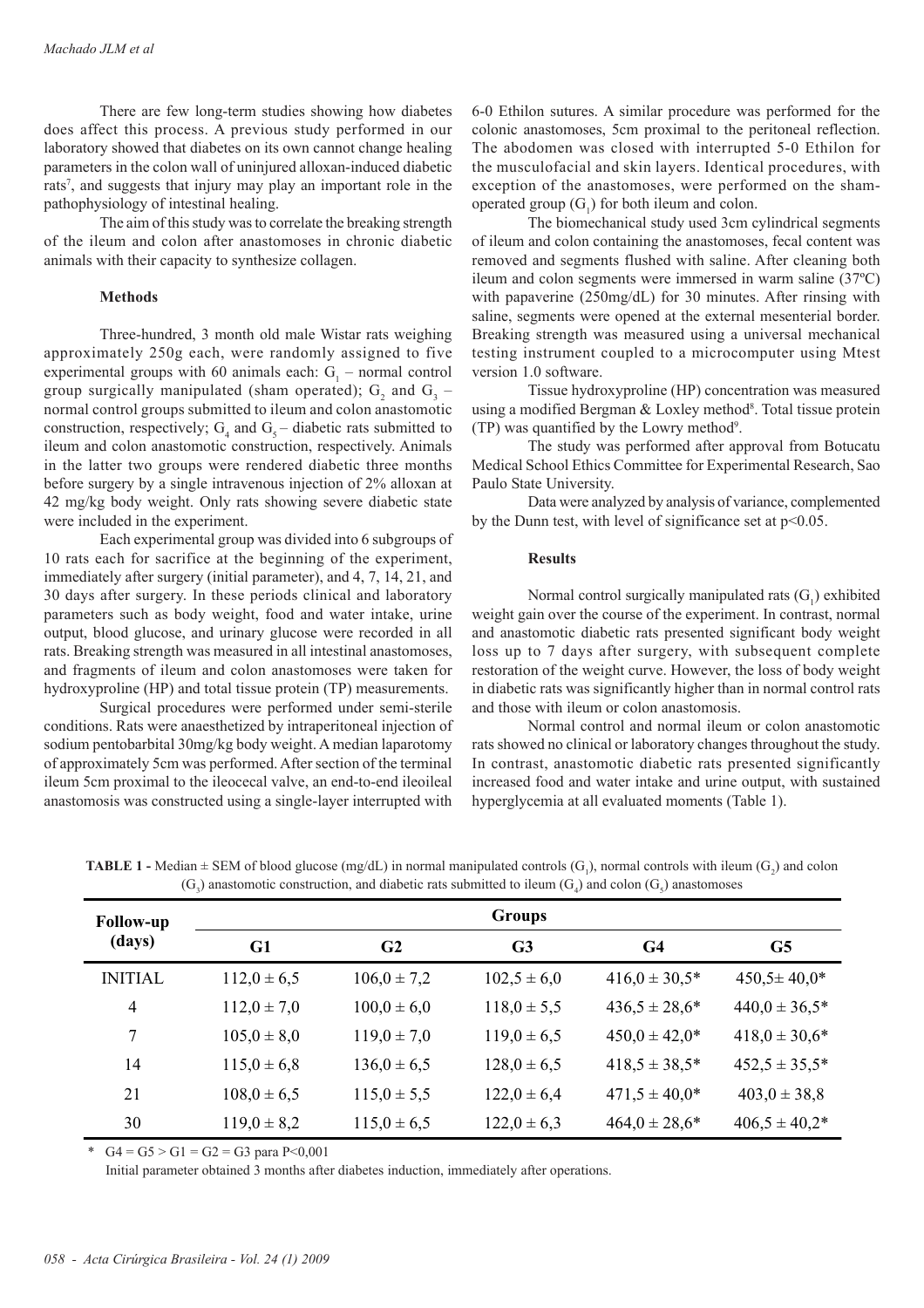Adhesions between the epiploon and intestines were observed in 12 normal control operated rats (5 ileum and 7 colon rats). This was also seen in 14 diabetic anastomosized rats (6 ileum and 8 colon rats).

Dehiscences, anastomotic leakages, and peritoneal infections such as abscesses were only observed in diabetic rats. Anastomotic leakages were observed in two ileum diabetic animals and in 6 colon anastomosis rats. They were more frequently observed in both groups on the first seven days after surgery. Peritoneal abscesses were more evident in colon anastomosis than ileum animals (11 and 5, respectively). Intestinal anastomoses breakdown was not observed in non-diabetic control rats.

Breaking strength was significantly lower in ileum and

colon anastomoses of normal and diabetic rats than normal control manipulated rats, without anastomoses. However, breaking strength in ileum and colon anastomoses of diabetic rats was significantly lower than normal operated controls (P<0.05) up to 7 and 14 days after surgery respectively (Figures 1 and 2). No changes in breaking strength were observed between the normal and diabetic groups after day 14.

Despite lower breaking strength in diabetic rats up to  $14<sup>th</sup>$  postoperative day, hydroxyproline (HP) and total tissue protein (TP) levels in ileum (Figures 3 and 4) and colon (Figures 5 and 6) anastomotic fragments from these animals were not significantly different to normal control rats at all evaluated moments (Figures 3 and 4). This was also true for HP/TP relationship.



**FIGURE 1 -** Median ± SEM of breaking strength (gf) in normal manipulated controls  $(G_1)$ , and normal  $(G_2)$  and diabetic  $(G_4)$  rats submitted to ileum anastomotic construction



**FIGURE 2** - Median  $\pm$  SEM of breaking strength (gf) in normal manipulated controls  $(G_1)$ , and normal  $(G_3)$  and diabetic  $(G_5)$  rats submitted to colon anastomotic construction



**FIGURE 3 -** Median  $\pm$  SEM of hydroxyproline concentration ( $\mu$ g/ 100mg) in normal manipulated controls  $(G_1)$ , and normal  $(G_2)$  and diabetic  $(G_4)$  rats submitted to ileum anastomotic construction



**FIGURE 4 -** Median  $\pm$  SEM of total tissue protein (mg/100mg) in normal manipulated controls  $(G_1)$ , and normal  $(G_2)$  and diabetic  $(G_4)$ rats submitted to ileum anastomotic construction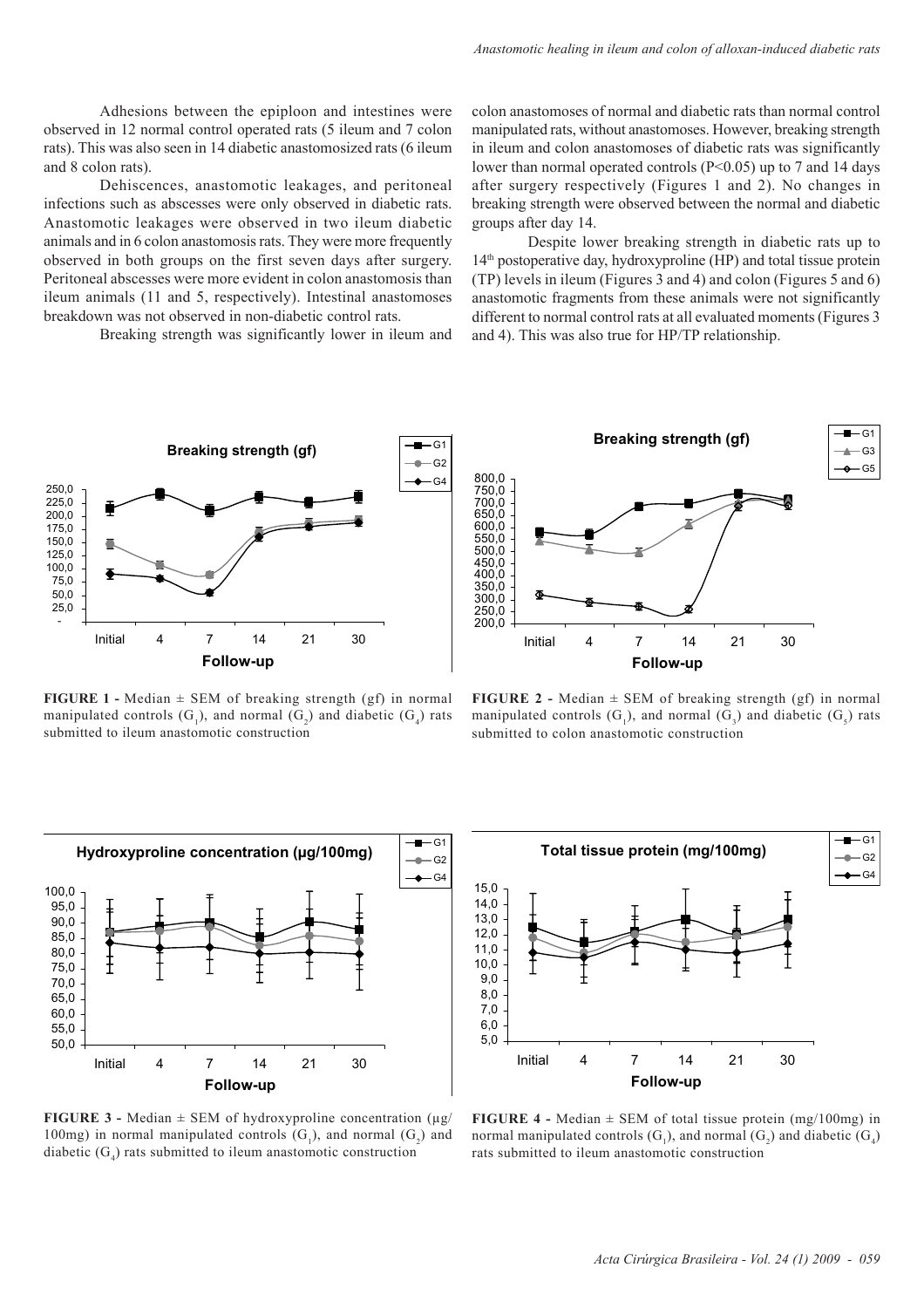

**FIGURE 5** - Median  $\pm$  SEM of hydroxyproline concentration ( $\mu$ g/ 100mg) in normal manipulated controls (G1), and normal (G3) and diabetic (G5) rats submitted to colon anastomotic construction

#### **Discussion**

Metabolic imbalance between collagen synthesis and lysis is thought to be the underlying cause of intestinal anastomosis breakdown<sup>10</sup>. Other alterations may affect both factors; these include tissue blood supply defficiency, advanced age, malnutrition, anemia, irradiation, infection, and other technical, local and systemic factors, including diabetes mellitus.

Diabetes is considered as one of the most important factors in the healing process of surgical wounds because it can impair biomechanical properties and collagen metabolism in anastomotic sutures.

However, most of the evidence that diabetes mellitus adversely affects healing is derived from data on skin, with intestinal healing being poorly studied<sup>4,11</sup>. Moreover, collagen metabolism in the skin seems to be affected differently by the diabetic state2 .

In this study we demonstrated that surgical intestine trauma significantly reduces breaking strength in both the ileum and colon of normal and diabetic rats during the first and second week after anastomosis construction. However, while breaking strength is less affected in the ileum and colon of normal control rats up to 7 days after surgery, it was significantly lower in diabetic rats. Unlike improved breaking strength after 7 days in ileums of normal controls, low values were still observed up to 14 days in colons of diabetic animals.

These findings explain why dehiscences, anastomotic leakages, and infection complications were more frequent in the colon than ileum of diabetic rats.

The use of breaking strength to measure early anastomotic healing in the intestines is discussed. Mansson *et al.*12 reported that this method is not sufficiently sensitive to for the examination of early anastomotic healing because no changes in breaking strength were observed up to 3 days postoperatively despite colonic anastomoses having leaked immediately after surgery. These authors suggested that bursting pressure and contrast enemas appear to be more suitable for evaluating early anastomotic healing in the rat colon than breaking strength.

However, bursting pressure may also produce inconsistent values for measuring anastomotic integrity in the later postoperative period due to surgical wound contraction which occurs 7 days or more after surgery. In this period, the intestinal



**FIGURE 6** - Median  $\pm$  SEM of total tissue protein (mg/100mg) in normal manipulated controls (G1), and normal (G3) and diabetic (G5) rats submitted to colon anastomotic construction

segment containing the anastomosis will progressively have a smaller diameter than the adjacent uninjured tissue. As a consequence, according to Laplace's law, this lower diameter segment will also suffer lower inflation tension leading to rupture of adjacent intestinal tissue instead of the anastomotic zone.

In spite of inconveniences, both methods have been widely used in experimental studies on surgical wound tensile strength, although they are rare in the diabetic intestine.

Verhofstad and Hendricks<sup>4</sup> while studying streptozotocindiabetic rats which underwent resection and anastomosis of both ileum and colon, observed a significant decrease in bursting pressure for these animals compared to controls up to 3 and 7 days after ileal and colonic anastomosis, respectively. In contrast to our findings these authors had more anastomotic abscesses, especially in the ileum.

Onodera *et al.*11 also reported a significant decrease of anastomotic strength in the colon of streptozotocin-diabetic rats on day 7 after surgery, that gradually recovered up to day 14.

Why uncontrolled diabetes impairs anastomotic strength in the early postoperative period of ileum and colon constructions is a good question. Primary changes in total collagen and hydroxyproline quantities in ileum and colon fragments from rats before surgical injury was also first thought to be a good answer. However a previous study in our laboratory<sup>7</sup> showed that diabetes on its own is not able to change healing parameters in the colonic wall of uninjuried alloxan-induced diabetic rats. Based on studies in skin, this suggests that diminished anastomotic strength in diabetic intestines would be accompanied by reduced collagen content in anastomoses.

However, unlike impaired wound healing in skin, this study showed that a significant decrease in breaking strength following ileal and colonic anastomoses is not accompanied by a decrease in hydroxyproline and total tissue protein, which remained unchanged compared to controls. This has also been reported by other researchers<sup>13,14</sup>, including microscopically<sup>15</sup>.

Verhofstad *et al.*13, suggested that increased local matrix degradation of collagen may significantly contribute to impaired anastomotic strength in the intestines of streptozotocin-diabetic rats. Their hypothesis was confirmed through a sustained elevated gelatinase activity in intestinal anastomoses of these animals.